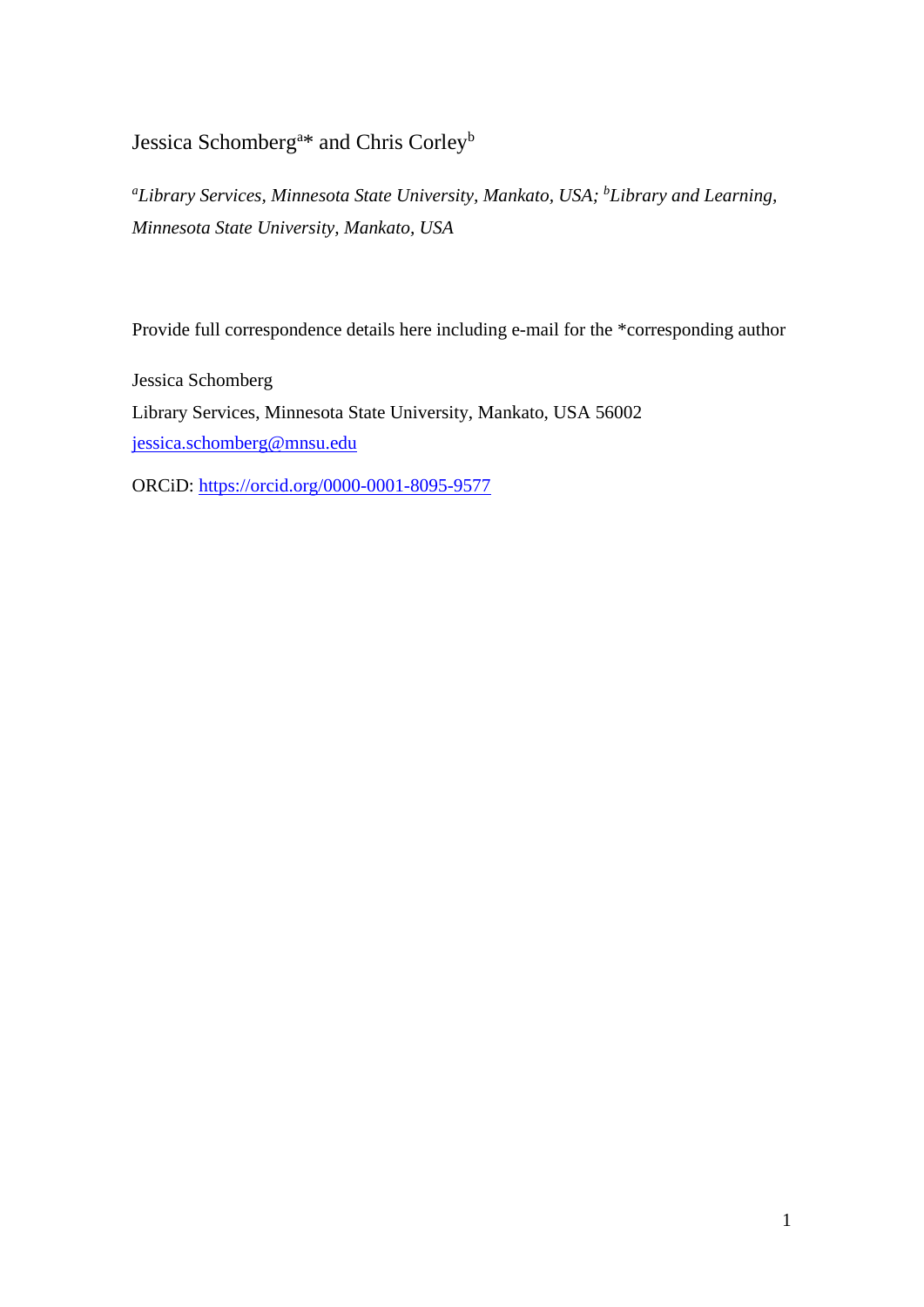## **Asking the Right Questions: Accessibility and Library Study Rooms**

This article assists administrators who want to ensure their libraries are inclusive of people with disabilities but don't know where to start. We argue that organizations should understand not only the basic dimensions of ADA law but also dimensions of disability. They should also become familiar with multiple domains of disability and proactively incorporate reflective questions posed by researchers and advocates into the library space planning process. The article uses examples of common missteps in the development of study rooms with some reflection on how to learn from the experience.

Keywords: disability; accessibility; academic libraries; space; design

#### **Intentional Planning for Disability**

In 2019, the Hunters Point Library in Queens, New York, opened to acclaim and was described as an "architectural gem" (Randle, 2019). A critic for the *New York Times*, Michael Kimmelman, first extolled the building's "nooks and corners," its "cushy furniture," and its "killer view over Gantry Plaza State Park, with Manhattan in the background." He praised the building as "among the finest and most uplifting public buildings New York has produced so far this century" while simultaneously denigrating the "pea counters" whom he blamed for unfortunate construction delays (Kimmelman, 2019). However, this same critic later reported that disabled users and parents of small children found the library to be inaccessible and unsafe. Despite technically meeting Americans with Disabilities Act (ADA) regulations, many members of the public were functionally excluded from their public library (Kimmelman, 2020). This situation might be more common than one would think. Library administrators and their teams balance multiple priorities and stakeholder groups whose needs can exist in tension: good intentions versus budgetary realities, government mandates versus local advocacy,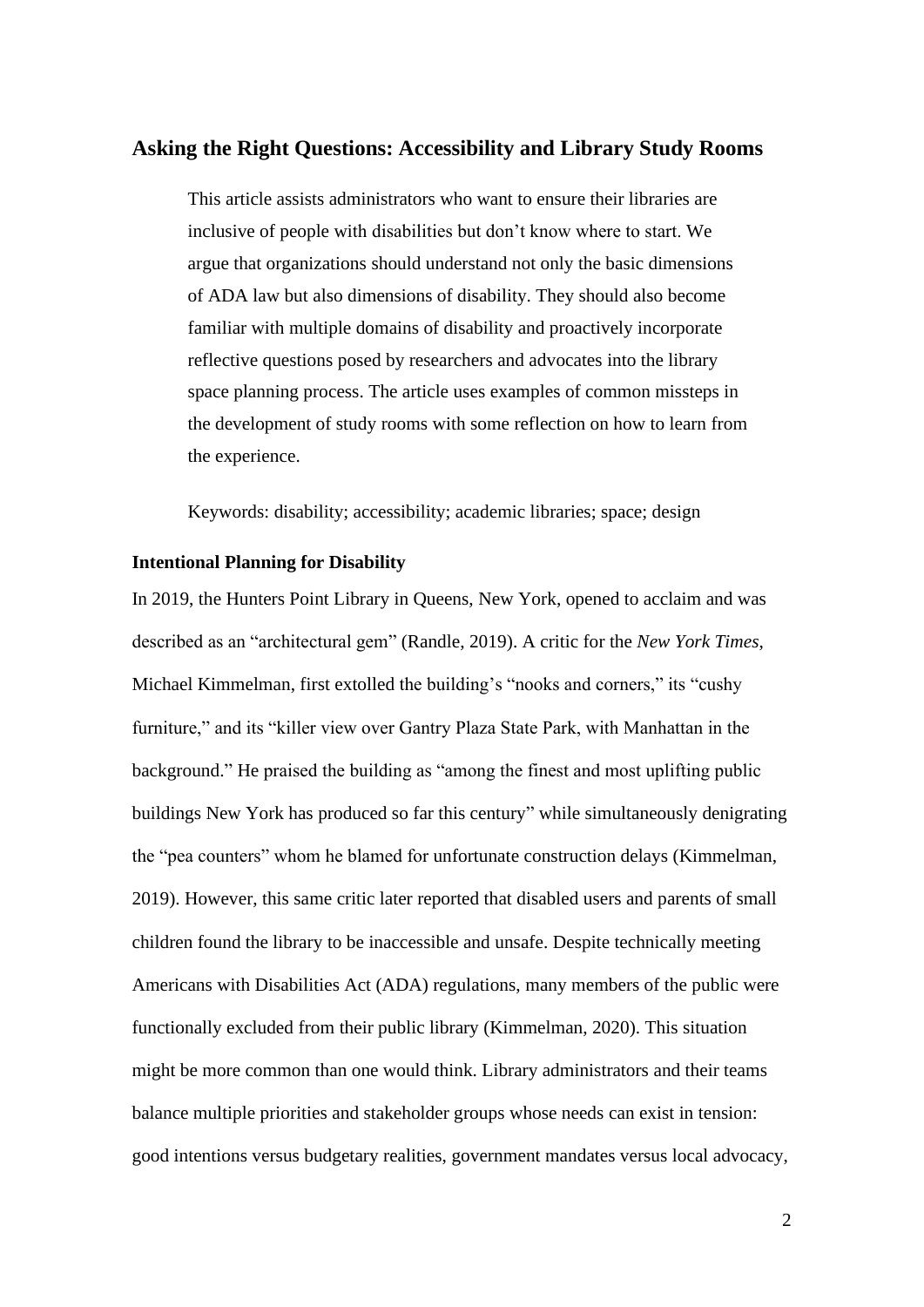inclusive design versus meeting minimum legal requirements. In this column, we will be addressing the last point as it relates to designing library study rooms. We will encourage you to plan for tension points and ask good questions at every stage of the process, to move beyond meeting minimal expectations established by the ADA and towards true inclusion.

In the United States, the legal status defining someone as a person with a disability varies across regulatory bodies—to receive federal or state disability benefits and services is a different set of hurdles than one would face to receive civil rights protections as a student. For library administrators, one of the key concepts to understand is the ADA. The ADA provides standards for accessible space design ("2010 ADA standards," 2012) as well as non-discrimination regulations to protect the civil rights of people with disabilities. (Web design, for example, is covered by Section 508 of the Rehabilitation Act; we mention it to make sure you are aware it exists but it is outside the scope of this paper.)

People with disabilities, according to the ADA, means people whose conditions keep them from doing one or more major life activity, including learning and working. The ADA does not explicitly identify every possible condition. Because people are often unsure about who is covered, we provide a non-exhaustive list here. People with disabilities includes people with sensory impairments (d/Deaf people, people with low vision or blindness), people with mobility impairments (e.g., wheelchair users, people who have difficulty using keyboards), people with psychiatric disabilities (e.g., depression, post-traumatic stress disorder, schizophrenia), people with medical disabilities or chronic illness (e.g., cancer, diabetes, inflammatory bowel disease), and people with developmental disabilities (e.g., autism spectrum disorder, cerebral palsy, learning disabilities such as dyslexia, and intellectual disabilities such as Down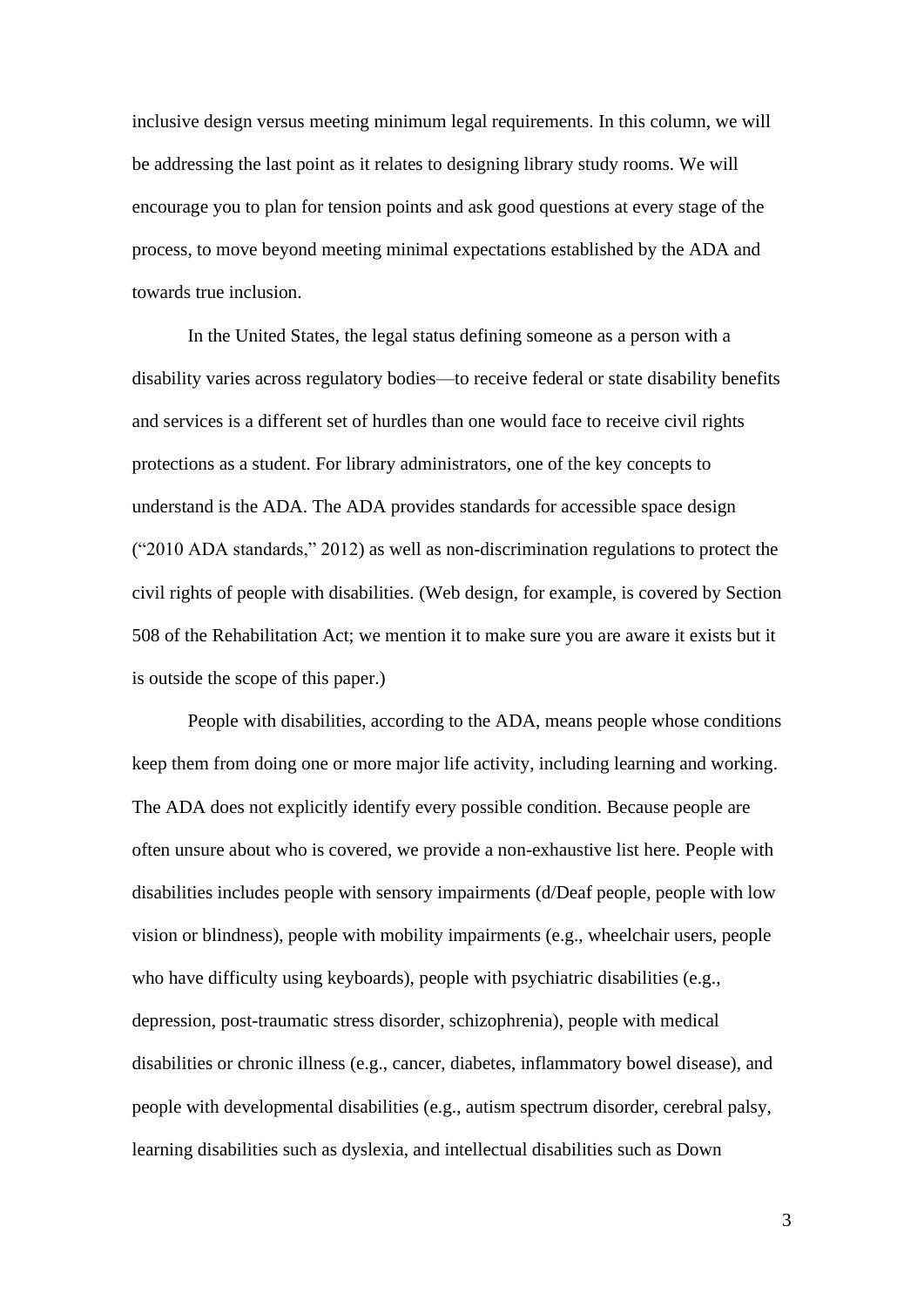syndrome). While the "2010 ADA Standards for Accessible Design" do not explicitly refer to most of these conditions, the ADA non-discrimination regulations mean that libraries still have an obligation to make accommodations upon request. For example, the ADA Standards only talk about minimizing surface glare on signs to support the needs of people with low vision, but a common workplace accommodation for people with epilepsy is anti-glare filters on lights and computer screens ("Epilepsy," n.d.).

If libraries are to be truly responsive, truly accessible, to their users, we argue that library planning teams should move beyond the narrow definitions and minimum requirements of the ADA, and instead use expanded conceptions of disability utilized by researchers and advocates. If library planning teams could begin their projects with these expansive conceptions of disability in mind, they would be less likely to neglect disability during planning processes, and potentially avoid misunderstandings and conflicts with institutional partners down the road. When disabled people have needs that don't meet normative ideas of (nondisabled) body/mind needs, organizations often take the view that the complainant is demanding special treatment and, at best, feel forced into retrofitting. These retrofits are less effective and more contentious than planning for functional diversity (Schomberg and Highby, 2020, ch. 2). Developing inclusive library spaces requires forethought, and these processes can benefit from using inclusive design practices from the start. As an example of how libraries might engage in planning for diversity, we discuss study spaces below – their purpose, contextualized descriptions of recent redesign projects in our library, and how we will do things differently in the future.

### **Inclusivity and Library Study Rooms**

With the rise of the earliest public reading rooms of the eighteenth and nineteenth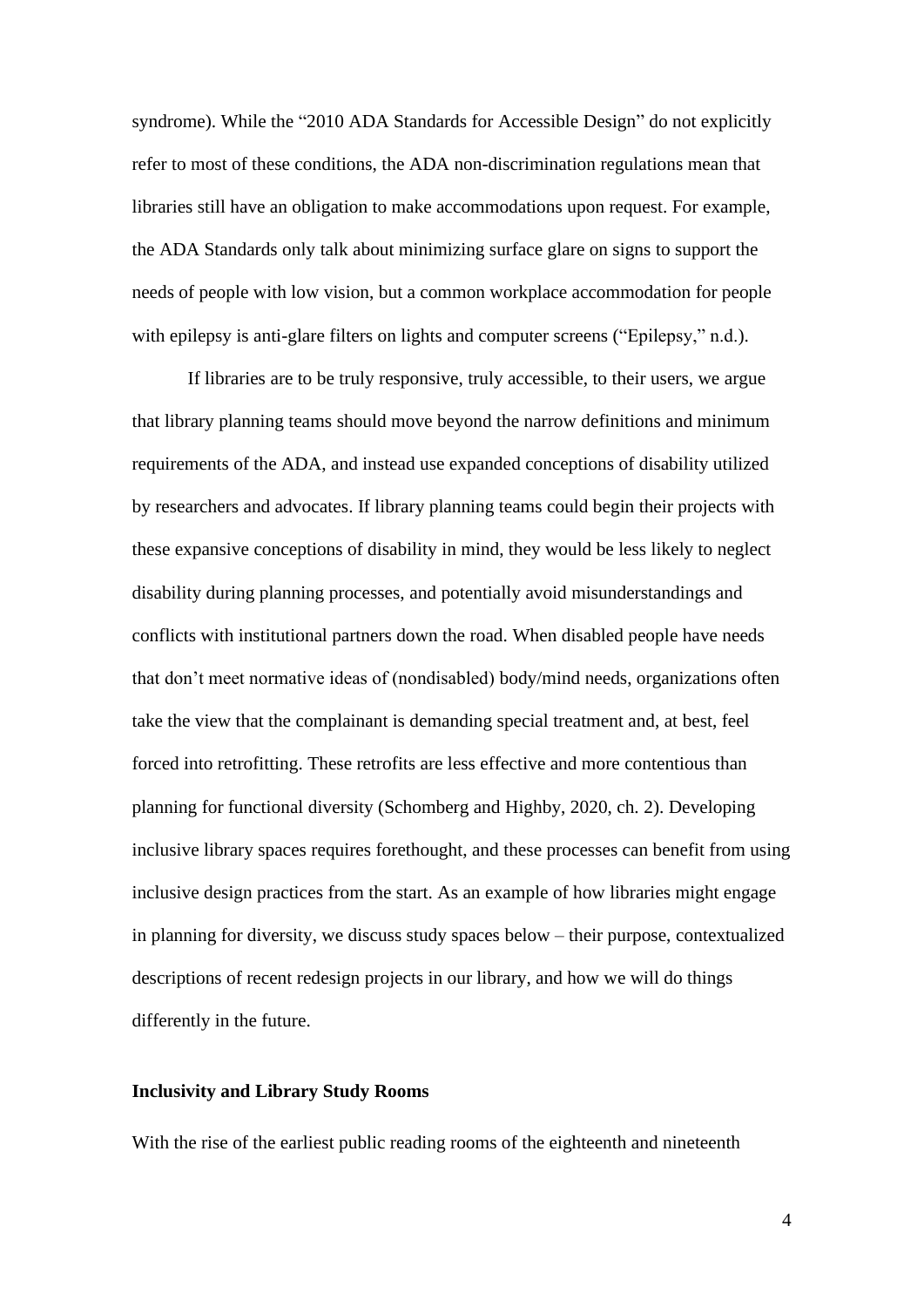centuries (at least for the upper middle classes), and now again in the present thanks to the rise of digital collections, one core role of libraries is to provide "a place of collaborative learning and community interaction" -- sometimes described as library as third place, referring to a position partway between home and work environments (Montgomery and Miller, 2011, p. 229). Viewing libraries in part as a study space (or a collection of study spaces) means we make different design decisions than if we're viewing the library as a book warehouse or as a classroom. Academic library study spaces influence student engagement, sense of belonging, development of agency and motivation for academic success (Lundström et al., 2016). These affective factors of our built environments also influence how we "feel, hear, see, and interact with one another" and these sensory factors impact our cognitive abilities (Lundström et al., 2016, p. 414). In addition, we know that some of our students live with housing precarity and may not have their own computers or internet access, so well-equipped study spaces are also an equity issue. For students with disabilities, these elements of our built environments can mean the difference between whether they are able to fully participate in public study.

When we talk about the functional purpose of providing library study rooms, we're talking about providing learning and social spaces that "influence how people engage with one another and whether they are able to fully participate in activities" (Lundström et al., 2016, p. 414). We also need to keep in mind that collaborative and interactive spaces, and spaces that support social bonding, might be very different than quiet spaces that support intense focus. This is more and more of an issue as libraries themselves adapt to changing expectations of them by society/academic institutions, and to the changing nature of learning. There is no one size fits all in terms of study space design.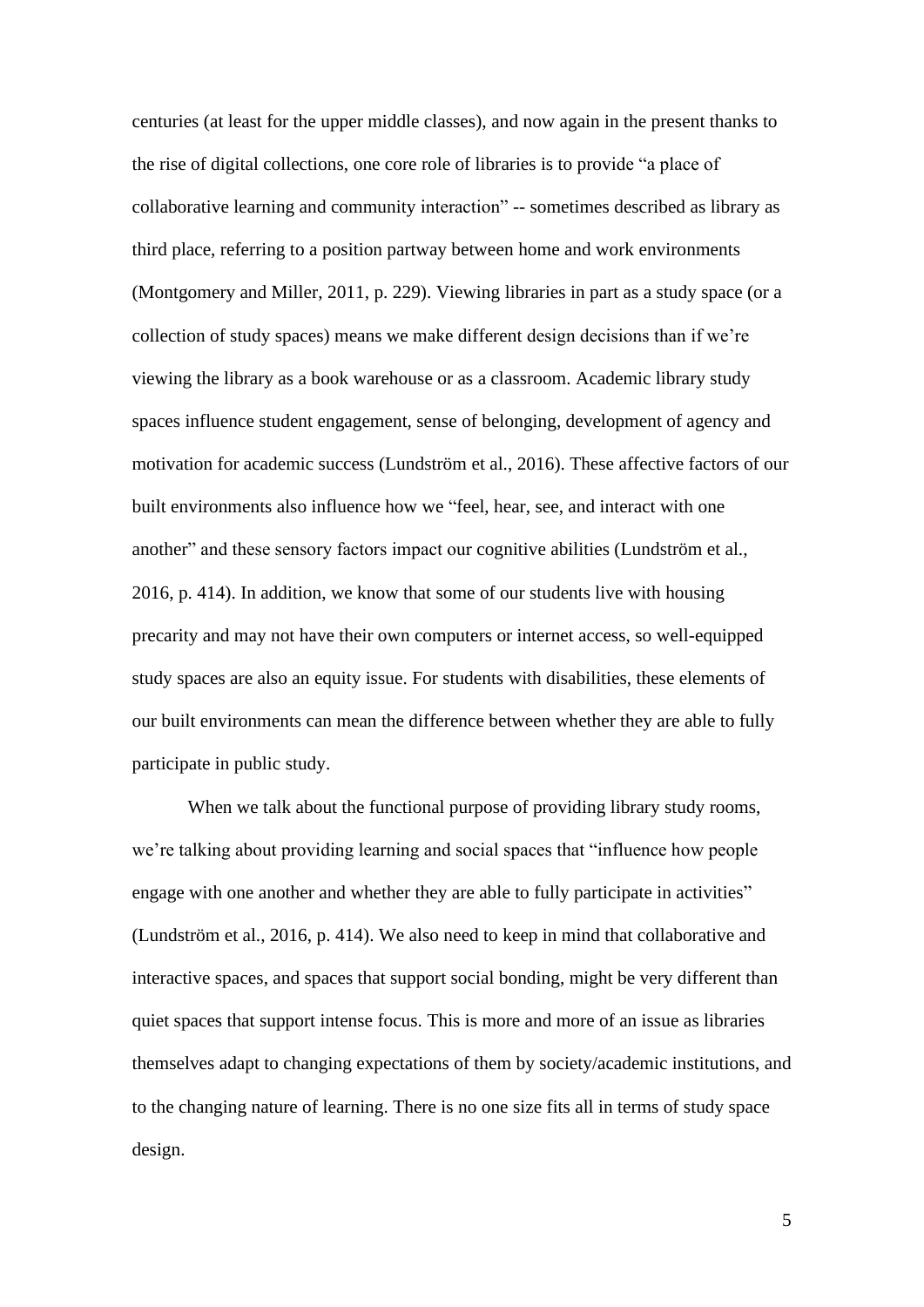Existing research on the space needs of different populations show a variety of factors to consider when designing study spaces, from how students enter the library to how they navigate to open study spaces or closed study rooms, to their experiences when using study spaces.

Provided below is a series of possibilities for administrators and library teams to consider, related to supporting different needs. This isn't provided to be a checklist of requirements but rather as prompts to help you move out of any "this is how we've always done it" patterns that you may not even realize you're in! In putting together these possibilities, we referenced the DO-IT Center at the University of Washington and also the BBC user experience and design guide "Neurodiversity and buildings" (n.d.) which has a less academic, compliance-based approach and is navigable via accessibility needs rather than specific conditions that fall under the neurodiversity umbrella.

Teams can start by considering the mobility needs of their users. Since at least some mobility impairments are easily identifiable by the public, this is likely the accessibility domain to which governments and contractors have been most responsive. Power-operated doors, sufficient aisle width, adjustable height tables and chairs, restrooms with sufficient space and range of movement, and elevator controls accessible to someone in a seated position can all make libraries more accessible to people with mobility impairments and people of larger and smaller size. Public-facing teams should be trained to support users who need assistive technologies to communicate or study. Consider providing mouse and keyboard alternatives in study areas with computers, for people with mobility and dexterity concerns.

Just as well known to government officials and contractors are sensory needs related to vision and hearing impairments for which at least some accommodations have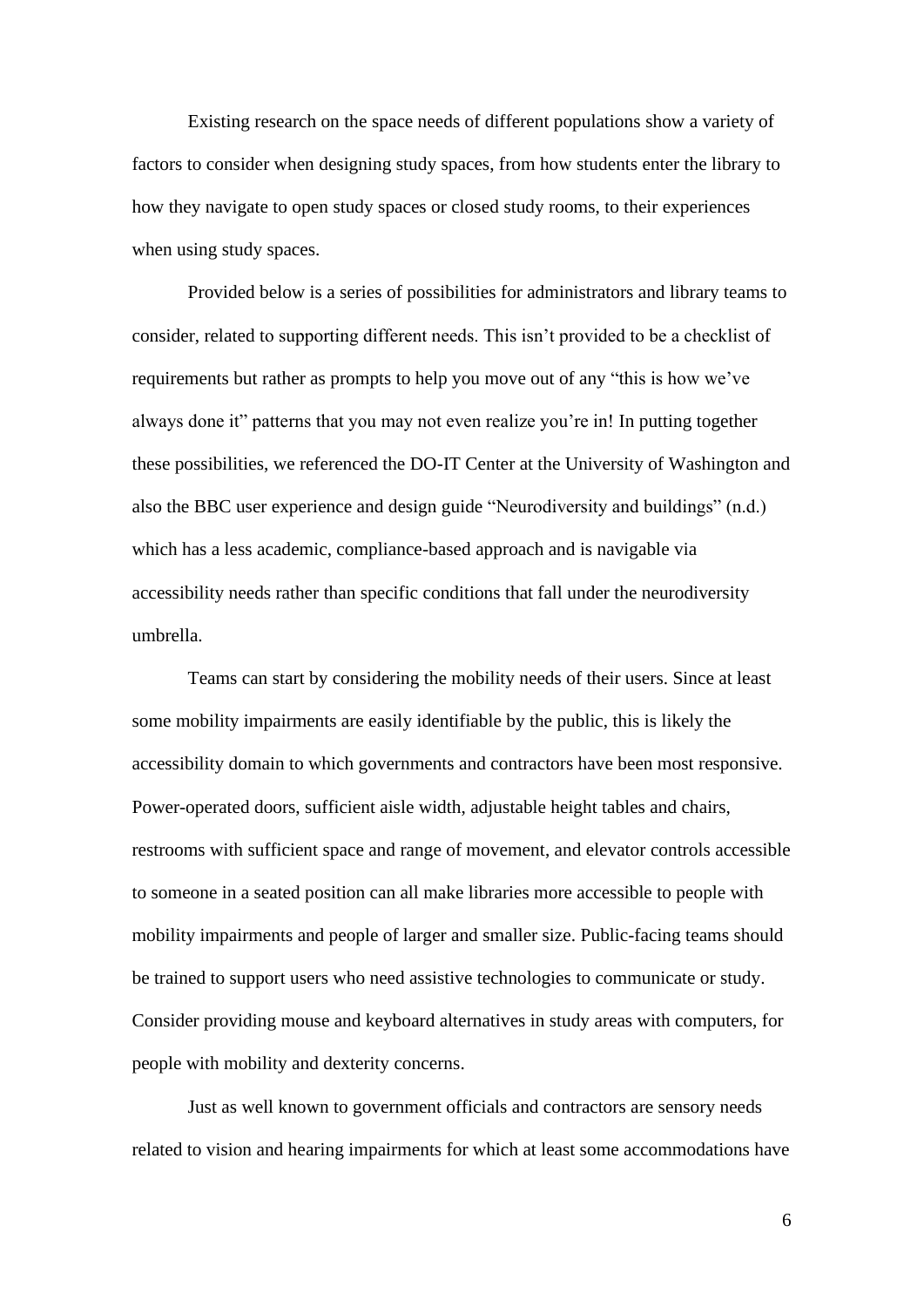been made into law and other building regulations for several decades. To make spaces more welcoming, braille equipment and door labels help users navigate with less mediation. In addition to the use of braille, the DO-IT Center recommends reviewing availability of audio descriptions of visual content such as art displays ("How can informal," n.d.). Other accessibility options include auditory and visual warning signals, scanners with optical character readers (OCR), computers with speech output, computers with braille screen displays and embossed output, whiteboards or tablets to support nonverbal communication, and large print texts and audio texts. For designated study rooms, informational materials such as use policies should be provided in large text with high color contrast and in braille when possible.

Less well-known, but increasingly of concern to accessibility researchers and advocates, are sensory needs related to odors and other adverse reactions that support people with chemical sensitivities or who have sensory processing disorders. Wellventilated study spaces reduce odors and other particulates. Effective study spaces also provide low-glare lighting and are furnished with fabrics that are not overstimulating. Note that some sensory recommendations, such as advice to provide non-patterned blinds in all study rooms with windows, may need to be balanced with safety concerns.

There are other accessibility needs that library teams can include in their planning, but that will almost certainly be unknown to university partners beyond your accessibility services or teaching and learning centers. For libraries without resident experts, it is best to reach out to these centers ahead of time for their input. For example, students who use study rooms will also bring a variety of learning needs to their experiences, and study room designers can assist in making sure that everyone can use the space. This starts before students even enter the building: allowing students to reserve or cancel study rooms via text, webform, or telephone supports different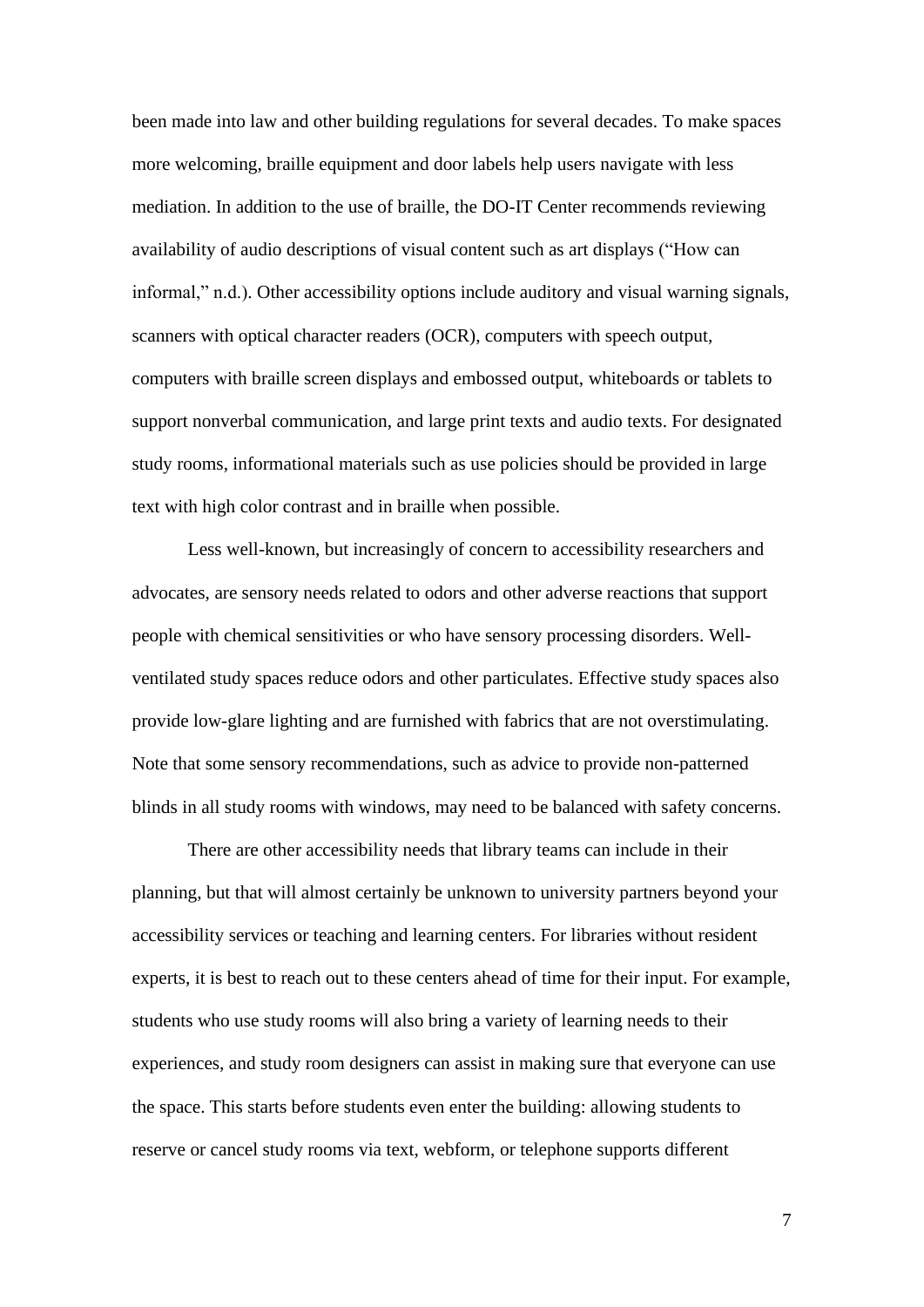communication needs. Also consider what educational tools might support learning. Anatomical models or other visual or tactile objects can be especially helpful for students who have either sensory or attention-related disabilities; computers equipped with software that highlights and reads aloud text presented on the screen (such as Read&Write) supports students with low vision, fatigue related to chronic illness, and anxiety issues that affect focus; access to scanners with OCR capability allows students to convert assigned texts to machine-readable formats; quiet study areas minimize distractions; and tables large enough to keep all needed materials in sight are especially helpful for students with attention disorders.

Students also bring a variety of social and emotional needs to keep in mind, and proactive library teams can ask reflective questions within their planning. Libraries with active partners physically situated within learning commons environments might best be able to collaborate in the following areas. For example, do the libraries work with partners to provide study support at predictable times to support routine; allow students to signal how much they want to socialize by providing occasional drop-in cocurricular, academic engagement, support, or tutoring activities and offering a mix of social and quiet spaces for them; find methods for students to indicate that they are uncomfortable with direct eye-contact from library workers; or create procedures to follow up with students who suddenly change their study routines (i.e. how to reach out to a regular who stops showing up, without violating privacy expectations)? As universities increasingly dedicate resources to "online only" learning, might we also ask whether it is possible for libraries to support "library ambience" in online spaces, for students who can't visit the physical library for distance, health, mobility, or other reasons?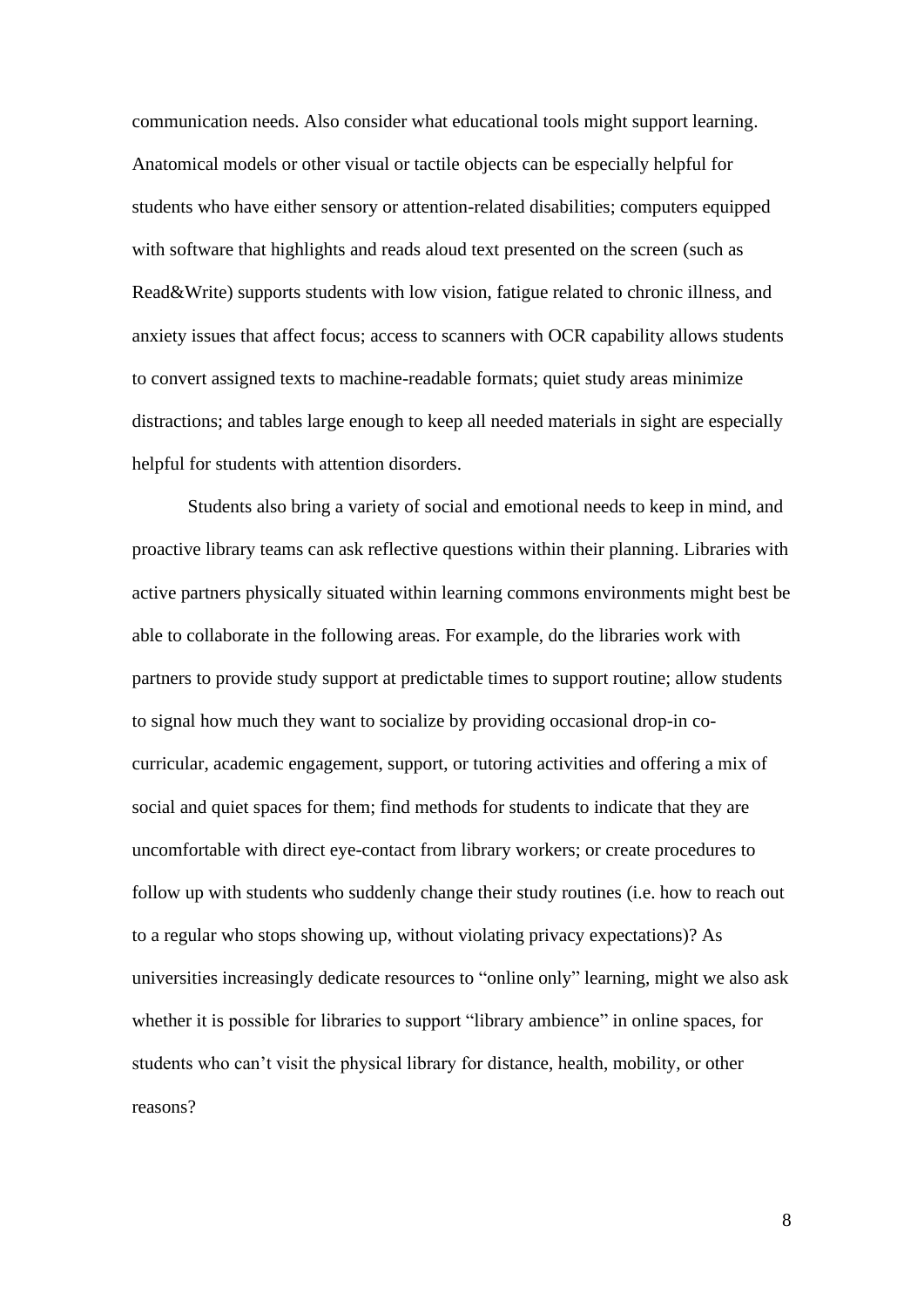Library teams will also want to consider body/mind/culture needs, some of which have been anticipated in one way or another for at least a decade, if not more. Food (ideally with sugars, such as candy bars and/or sodas) and water should be available for students who need it, sometimes in an emergency. Gender-neutral accessible restrooms for people of all genders, ideally with baby-stations, are a must. Seating near service areas so students with pain or fatigue can rest while waiting in line is ideal. Foot baths for universities with significant Muslim populations, and quiet reflection areas for people from all faiths, demonstrate a welcoming environment. While these considerations will probably not fall inside a study room itself, their availability does support students engaged in long periods of study.

By now, most administrators might recognize that what they really need are 1) a series of brief reflective questions informed by a basic scholarship framework that allows planning teams to self-interrogate their projects; 2) a checklist for their teams to employ; 3) key partners in learning and facilities throughout the university who will encourage administrators to ask hard questions; and, ideally, if budget and training permits, 4) a librarian specifically trained in accessibility and Universal Design.

# **Learning from Doing: Organizational Challenges**

Over the past decade, Library Services at Minnesota State University, Mankato has initiated several projects to enhance the utilization of space and respond to the needs of the university community. This effort was part of a longer-range plan envisioned by library management, faculty, and staff to provide a more welcoming environment for multiple uses. These activities were carried over the past ten to fifteen years, and mostly focused on the main, or first floor. They included the development of new quiet study spaces for individual study (one with computers, one without); a conference room available to the university community; new gender-neutral, accessible restrooms; a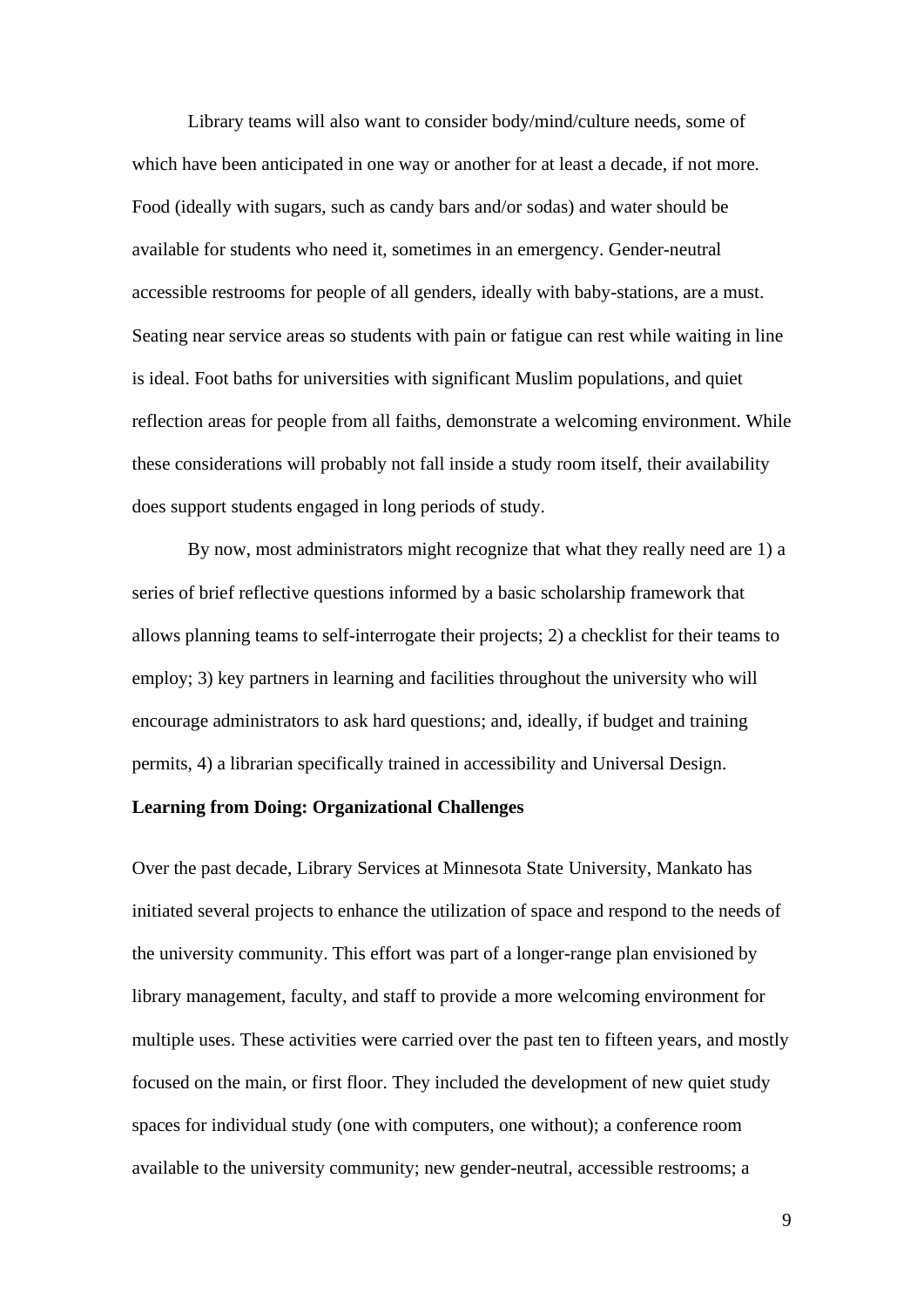collaboration space; and most recently, the development of four main floor group study rooms with a series of booths for study between them. The four group study rooms complemented our current suite of thirteen study rooms located on the second and third floors and brought our total number of study rooms to seventeen to serve a campus of approximately 14,000 students. The study rooms provide centralized and attractive group study spaces, close to the circulation and reference desks, and printing and scanning areas. The spaces complement what visitors to campus initially see as they enter the library and quickly scan across the open-concept first floor to ascertain the scope of services and available modes of study.

Our most recent project, completed in March 2020 as the pandemic hit the country (ironically, our physical library closed on the very day we were to celebrate the completion of the new group study rooms), added four new study rooms with a section of six booths between them. The paths between the booths and the study room doors, while technically wide enough for a wheelchair, do not allow much necessary manoeuvrability for one to open the bulky doors from a seated position. The doors themselves do not have automatic openers. The tables within the group study rooms are neither movable nor height adjustable. The booths themselves are far too deep and narrow to be easily accessible, and someone with a wheelchair or other mobility device would not be able to leave their device next to the booth for risk of blocking access to the study room doors. When we met with designers for this space, we asked several questions to make sure these spaces would be accessible, but we didn't realize at the time that we needed to be more direct about our desire to go beyond the minimum ADA legal requirements.

Our university conference room was likewise not designed with the foresight we recommend in this essay. Most people wouldn't note it as they walked into the room.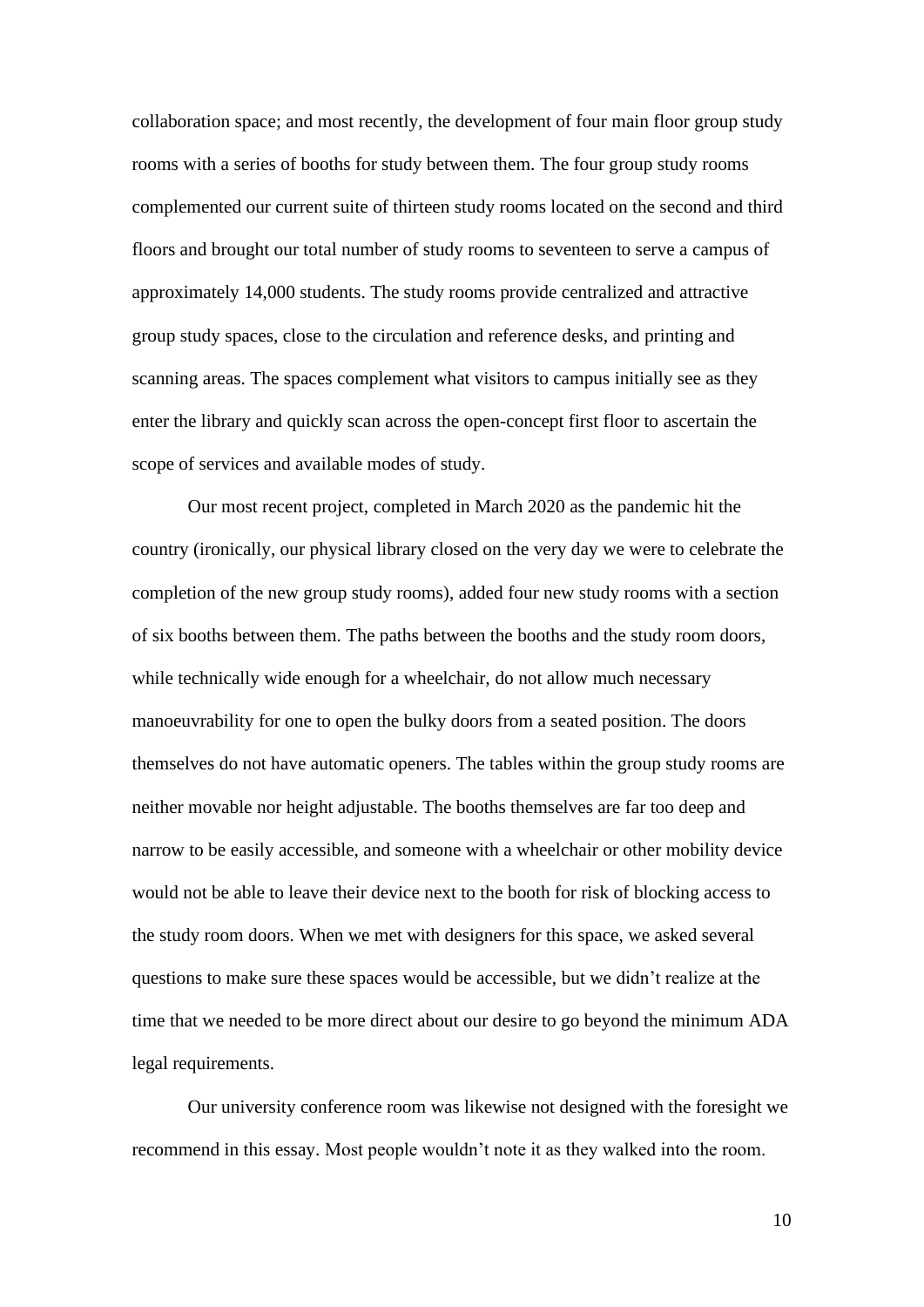The room itself is highly functional and aesthetically pleasing. However, as we later searched for more ways to add height-adjustable tables on each floor, we decided to add tables to recently renovated smaller conference or seminar-style rooms. We discovered that pre-existing furniture or the lack of electrical outlets in the flooring meant that the otherwise useful tables are placed in the corner of a room, thus setting the tables apart from the rest of the design and tagging the user as somehow 'different'. Pre-planning, thinking ahead about the needs of multiple users, would have allowed us to create at least one table that provided needed functionality embedded in the overall space.

In retrospect, the complementary projects (they appear similar in design and style, for example, which creates a sense of uniformity across the open space that constitutes the first floor), would have benefited from a deliberate and wideranging exploration of both narrow and expanded concepts of accessibility that resembles the previous discussion. While the renovated areas are functional and aesthetically pleasing and do meet ADA requirements, we would argue that they are not truly accessible.

#### **Lessons Learned: Designing the Future**

Disability, how it's conceived, defined, and pathologized, is often a matter of degrees of difference. One difficulty we have in knowing what exactly it means to be disabled is that medical professionals and others in positions of power are often the ones who do the writing and speaking, through the lens of a nondisabled person, in a way that disabled people may find both pathologizing and harmful (Gernsbacher & Yergeau, 2019). We have argued that library planning teams need to start with more expansive understandings of disability than those provided by most institutions. This expansive view needs to be informed by the latest research and embedded into planning processes.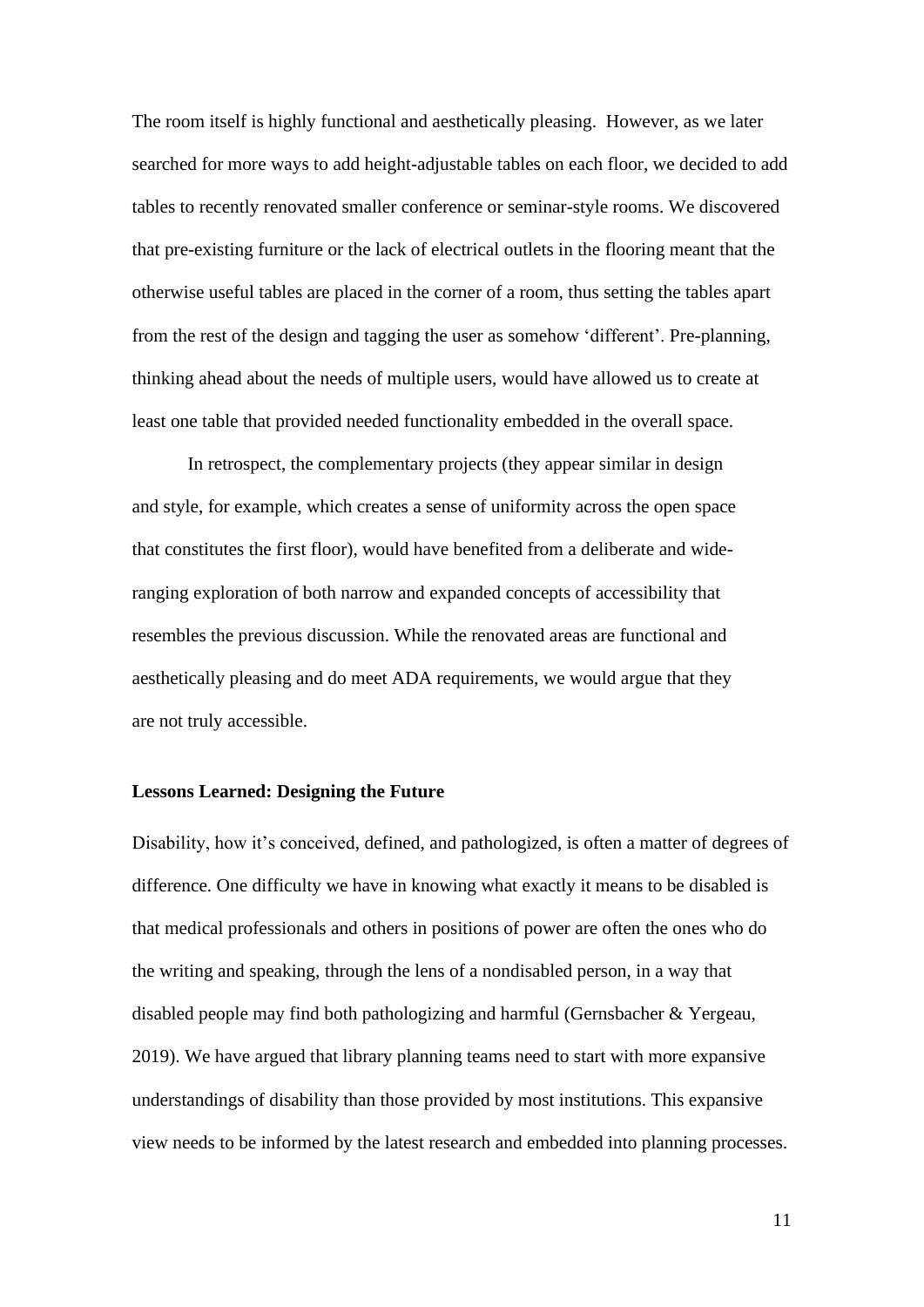Best practices might include inviting disabled people to the planning table, including disability advocates and researchers in discussions, and offering a more expansive and inclusive user experience (UX) analysis from the beginning of projects, rather than responding to problems later on.

As Ahmed (2021) observes, institutions often create barriers to complaint, isolating and silencing complainants and trapping them in Kafkaesque trials with no resolution. What we are working towards, however, is to make the foreseeable complaint, to the best of our abilities, part of the design process. Our goal should be to bring library users in before we start a design project; possibly making introductions to people with similar complaints via focus groups; designing focus groups intentionally to make participation low risk (unlike formal complaint processes); asking users to tell us what they need from us; and making their aggregate complaints public through our design plans, our funding requests, and through the improvements we make to our spaces.

While some of what libraries do is based on a transactional approach to service, like the IPEDS (Integrated Postsecondary Education Data System) focus on the number of things checked out, much of library ethos is (or should be) built on what Vargo & Lusch (as cited in Lundström, 2016) call service-dominant logic or what Grönroos (1994, as cited in Lundström, 2016) calls relationship marketing, "which emphasizes that creating and maintaining the relationship with the customer is far better marketing than concentrating on sales and transactions". One way of engaging in this is to invite users to co-create value. As Rabinowitz (2021) notes, even as we count transactions, we should be paying attention to "what the interactions can teach us about how students think and write, and how we can continue to improve how we provide support."

# **Actionable Ideas**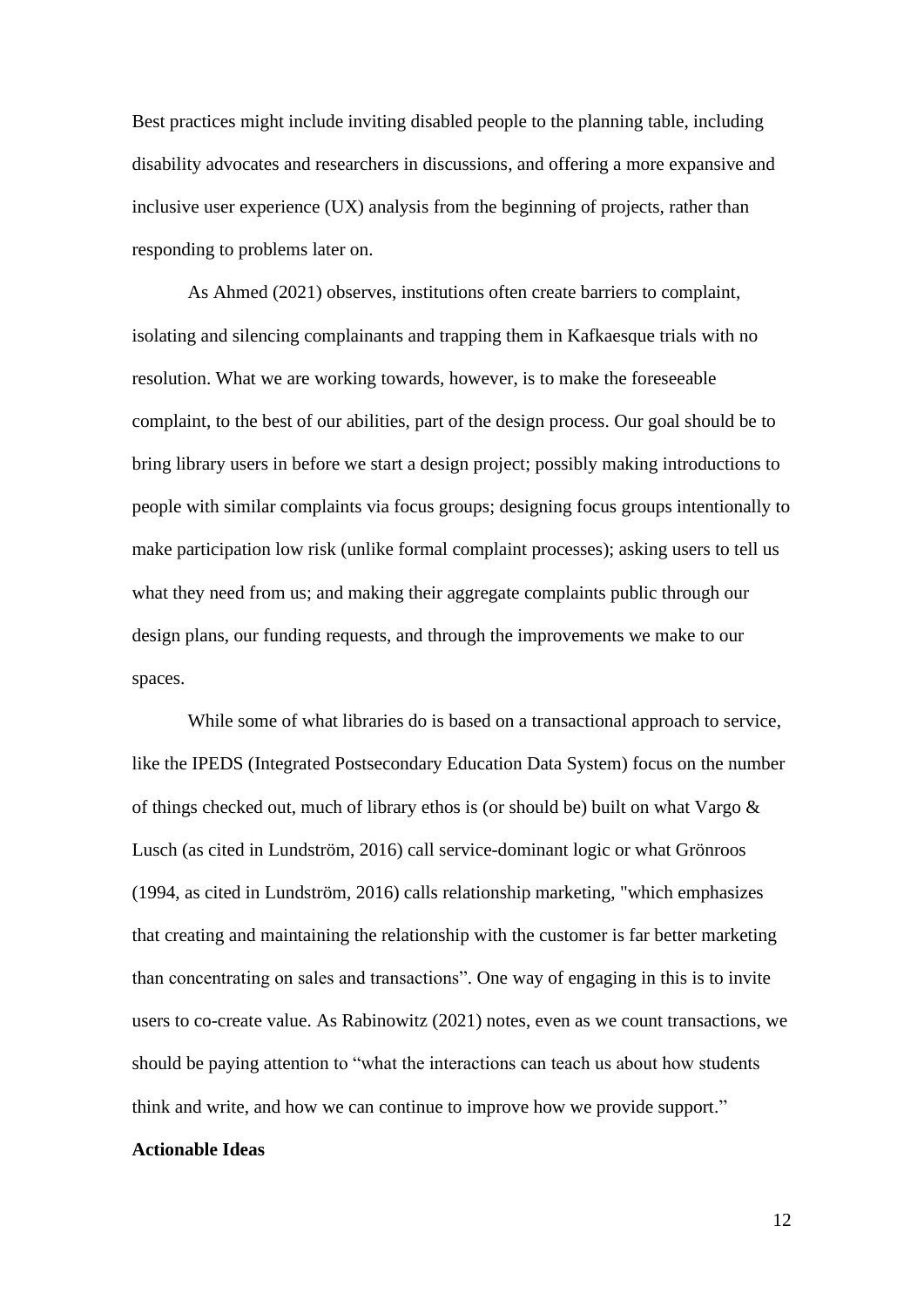- As a first step, use a checklist such as the one from Syracuse University's Project ENABLE ("ADA Library Accessibility Checklist," 2011), to begin developing your knowledge and skills in taking an accessibility approach to library spaces. Ideally, make this a team activity so knowledge and skills are developed more broadly across your library.
- Establish protocols for gathering feedback from those in your community, positive and negative. This may include non-judgmental observations of use patterns, listening without defensiveness, and actively asking questions. Make this a routine practice.

### **Conclusion**

Making library study spaces more accessible is an ongoing project. We have to plan for diversity, which sometimes means asking good questions and listening to uncomfortable answers. As Maya Angelou famously said, "Do the best you can until you know better. Then when you know better, do better."

## **Further Readings**

- (1) Dolmage, J. (2017). *Academic Ableism: Disability and Higher Education*. University of Michigan Press. https://doi.org/10.3998/mpub.9708722
- (2) *Disabilities, Opportunities, Internetworking, and Technology (DO-IT).* University of Washington. https://www.washington.edu/doit/
- (3) *ADA Publications & Videos*. ADA National Network. (2022). https://adata.org/ada-publications

## **Works Cited**

*2010 ADA standards for accessible design*. (2012). Department of Justice. https://www.ada.gov/regs2010/2010ADAStandards/2010ADAstandards.htm